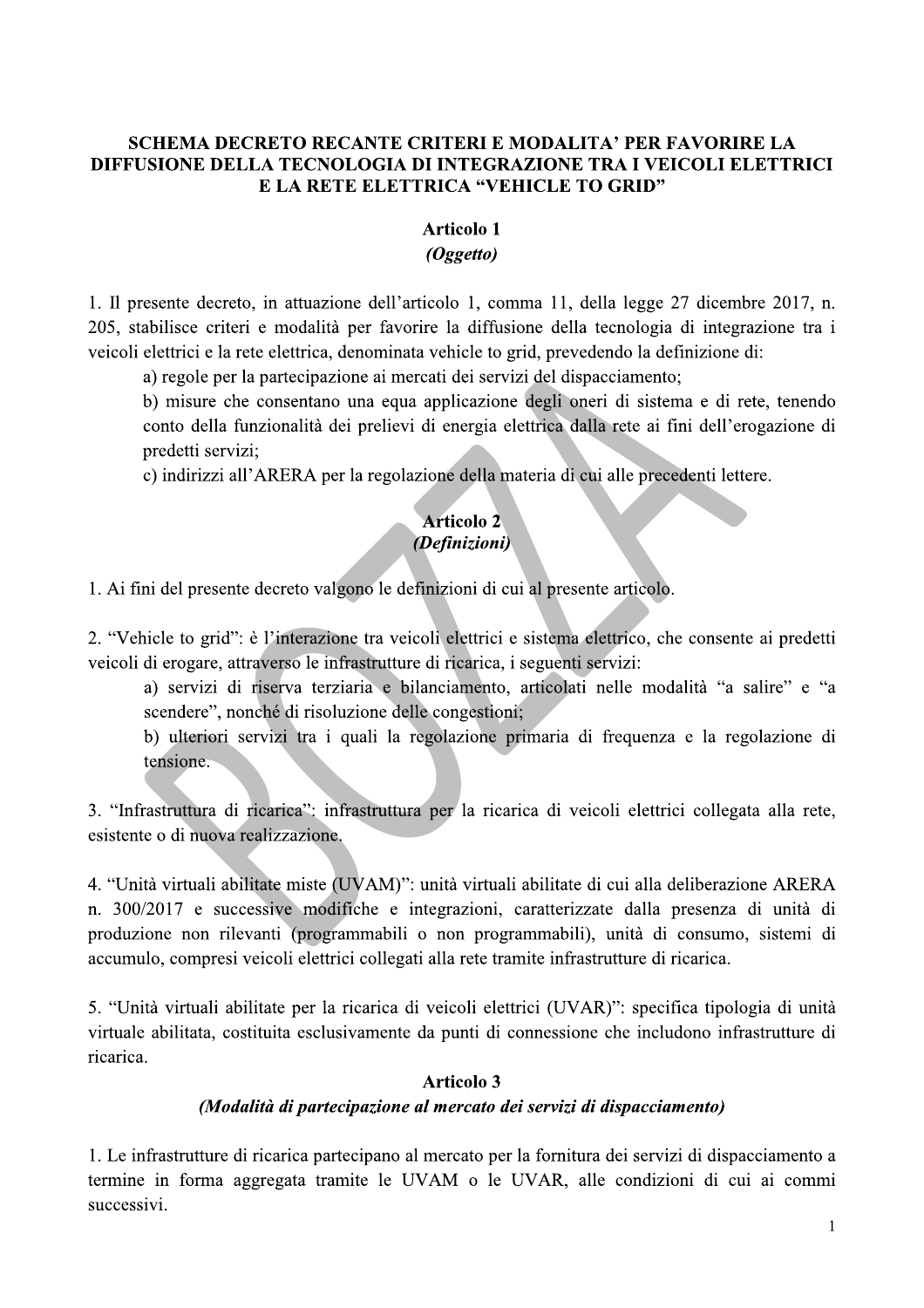2. Le infrastrutture di ricarica facenti parte di una UVAM partecipano al mercato per la fornitura dei servizi di dispacciamento alle condizioni di cui alla deliberazione ARERA n. 300/2017 e successive modifiche e integrazioni, tenendo conto di quanto previsto al comma 4.

3. Le infrastrutture di ricarica facenti parte di una UVAR partecipano al mercato per la fornitura dei servizi di dispacciamento, secondo modalità stabilite dall'ARERA su proposta di Terna sulla base dei seguenti criteri:

- a) la potenza modulabile dell'UVAR è esclusivamente quella resa dalle infrastrutture di ricarica in essa incluse e il valore assoluto della soglia minima di tale potenza modulabile, a salire o a scendere, è pari a 0,2 MW, con progressione decimale;
- b) sono definiti per le UVAR valori di durata minima e fasce orarie di fornitura dei servizi che tengano conto anche delle caratteristiche e della specificità delle infrastrutture di ricarica, nonché delle esigenze dei veicoli per la mobilità;
- c) sono stabilite le modalità con le quali è fornita la misura oraria dell'energia assorbita ovvero rilasciata dalla infrastruttura di ricarica indipendentemente dalla potenza, prevedendo modalità semplificate per i punti di ricarica domestici;
- d) sono individuate le specifiche tecniche minime che i dispositivi e i misuratori installati presso il punto di connessione, anche già integrati nelle infrastrutture di ricarica, devono possedere ai fini della partecipazione al mercato dei servizi, anche ai fini di cui alla lettera  $c$ :
- e) sono individuate le eventuali apparecchiature di misura necessarie per attuare quanto disposto dall'articolo 4, comma 3, lettera b), ulteriori rispetto a quelle previste dalla regolazione generale ovvero a quelle già inserite nelle infrastrutture di ricarica e utilizzabili a tal fine;
- f) sono estesi progressivamente la sperimentazione e il numero di servizi erogabili dalle infrastrutture di ricarica, includendo i servizi di breve durata e a risposta rapida, ivi compresa la riserva primaria.

4. Entro 180 giorni dalla data di entrata in vigore del presente decreto, l'ARERA adotta i provvedimenti necessari a dare attuazione a quanto previsto dal comma 3, prevedendo, inoltre, che sia coordinato e progressivamente applicato alle infrastrutture di ricarica inserite nelle UVAM quanto previsto alle lettere c), d) e) ed f) dello stesso comma 3.

### **Articolo 4** (Trattamento dell'energia scambiata con la rete dai punti di ricarica)

1. Con riferimento alle infrastrutture di ricarica presenti in punti di connessione facenti parte di una UVAM o di una UVAR, nei seguenti casi non è applicato il pagamento delle componenti variabili degli oneri di sistema elettrico e delle tariffe di rete:

a) all'energia elettrica assorbita dall'infrastruttura di ricarica per la fornitura dei servizi di cui all'articolo 2, comma 2;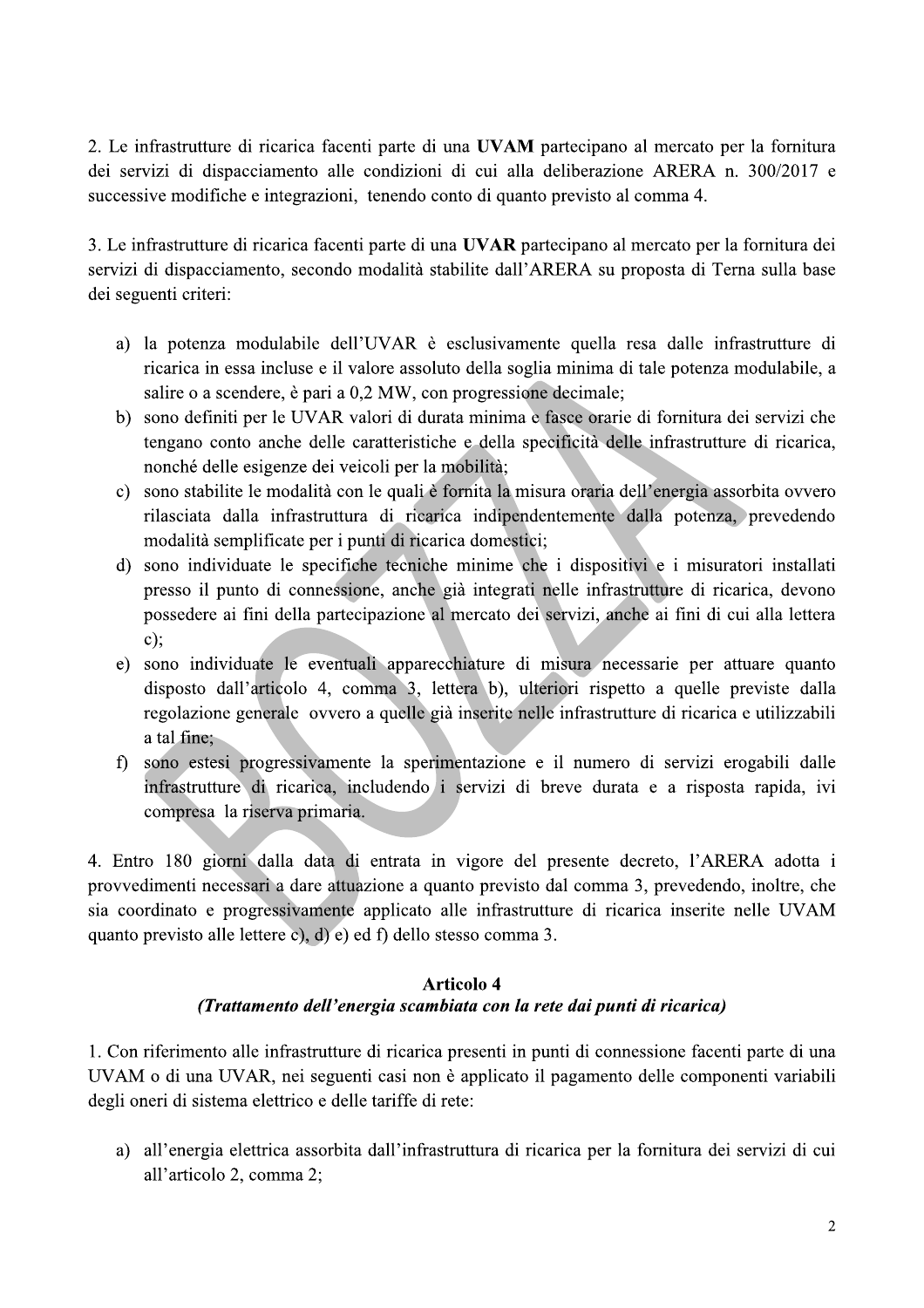b) all'energia elettrica prelevata dalla rete e assorbita dall'infrastruttura di ricarica per finalità diverse da quelle di cui alla lettera a) e successivamente reimmessa in rete per la fornitura dei servizi di cui all'articolo 2, comma 2. Ai fini della determinazione dei predetti flussi di energia, si tiene conto dell'efficienza tipica di carica e scarica delle batterie dei veicoli.

2. Il meccanismo dello scambio sul posto continua ad applicarsi anche ai punti di connessione con presenza di infrastrutture di ricarica, con le seguenti modalità:

- a) ferma restando la possibilità di prelevare e immettere energia attraverso il punto di connessione per la partecipazione al mercato dei servizi, il contributo in conto scambio è erogato esclusivamente in riferimento alla produzione dell'impianto a fonti rinnovabili o cogenerativo ad alto rendimento;
- b) i benefici previsti dallo scambio su posto sono applicati in riferimento alla sola energia prelevata dalla rete che non accede al trattamento di cui al comma 1.
- 3. L'ARERA adotta disposizioni al fine di:
	- a) prevedere, anche in via forfettaria, la copertura dei costi aggiuntivi sostenuti per l'installazione dei sistemi di misura di cui all'articolo 3, comma 3, lettera d), nel caso in cui le infrastrutture dimostrino di fornire con continuità i servizi di dispacciamento di cui all'articolo 2, comma 2. A tal fine, l'ARERA definisce livelli minimi di disponibilità alla fornitura dei predetti servizi che devono essere rispettati per poter aver titolo al riconoscimento della copertura di cui alla presente lettera insieme alle forme di verifica e controllo circa il possesso e la permanenza del requisito richiesto;
	- b) dare attuazione a quanto disposto dal comma 1 attraverso l'erogazione di conguagli su base mensile e dare attuazione a quanto previsto alla lettera a) del presente comma attraverso la previsione di un analogo meccanismo su base annuale.

### **Articolo 5** (Requisiti per l'accesso ai meccanismi di cui al presente decreto)

1. Terna qualifica le infrastrutture di ricarica per l'accesso ai benefici di cui all'articolo 4, comma 1, e l'inclusione all'interno delle UVAR di cui all'articolo 3, comma 3. L'attività di qualifica consiste nella verifica dell'effettiva e corretta installazione presso il POD delle infrastrutture di ricarica per veicoli elettrici e dei relativi misuratori, anche per l'applicazione dell'articolo 4, comma 1.

2. La qualifica di cui al comma 1 è rilasciata o negata da Terna al soggetto titolare dell'infrastruttura di ricarica entro 30 giorni dalla richiesta, sulla base di procedure predisposte da Terna. Gli esiti sono comunicati al soggetto titolare.

# Articolo 6 (Disposizioni specifiche per le isole minori)

1. L'ARERA adotta disposizioni al fine di valorizzare l'apporto dei veicoli elettrici alla fornitura dei servizi di dispacciamento, tenendo conto delle specificità delle reti elettriche delle isole minori di cui al decreto del Ministro dello sviluppo economico 14 febbraio 2017.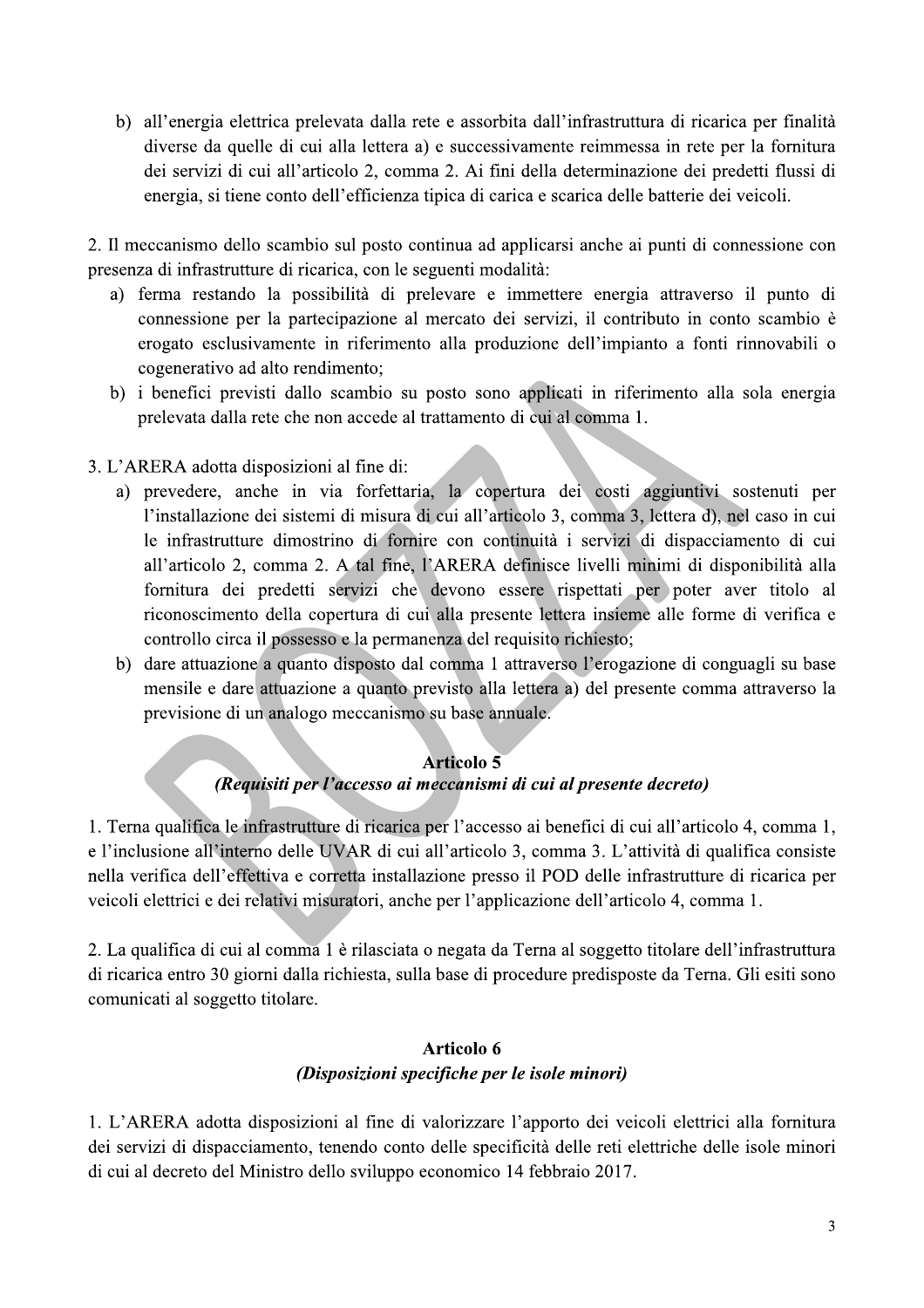# **Articolo 7** (Tutela dei soggetti che partecipano al mercato dei servizi)

1. Al fine di tutelare i detentori di veicoli elettrici che, ai sensi del presente decreto, partecipano al mercato per la fornitura di servizi in entrambe le modalità "a salire" e "a scendere" di cui all'articolo 2, comma 2, lettera a) mediante infrastrutture di ricarica collocate in ambiente domestico, l'ARERA stabilisce criteri e periodicità con le quali i gestori delle UVAR e delle UVAM di cui fanno parte le infrastrutture di ricarica rendono disponibili ai detentori dei veicoli informazioni sull'effettivo utilizzo dei sistemi di accumulo dei veicoli, idonee a consentire valutazioni degli effetti sulla vita utile degli stessi sistemi e sulla compatibilità con le garanzie offerte dai produttori dei veicoli.

### **Articolo 8** (Disposizioni finali)

1. L'ARERA aggiorna con frequenza annuale il Ministero dello sviluppo economico sullo stato di attuazione del presente provvedimento, sulla diffusione delle configurazioni di cui all'articolo 3 e sul loro livello di partecipazione al mercato dei servizi di dispacciamento, nonché sui costi e sui benefici correlati all'attuazione del presente decreto.

2. Decorsi tre anni dalla data di entrata in vigore del presente decreto e tenendo conto dei rapporti trasmessi da ARERA ai sensi del comma 1, il presente decreto può essere aggiornato.

Il presente decreto entra in vigore il giorno successivo alla data di pubblicazione nella Gazzetta Ufficiale della Repubblica italiana.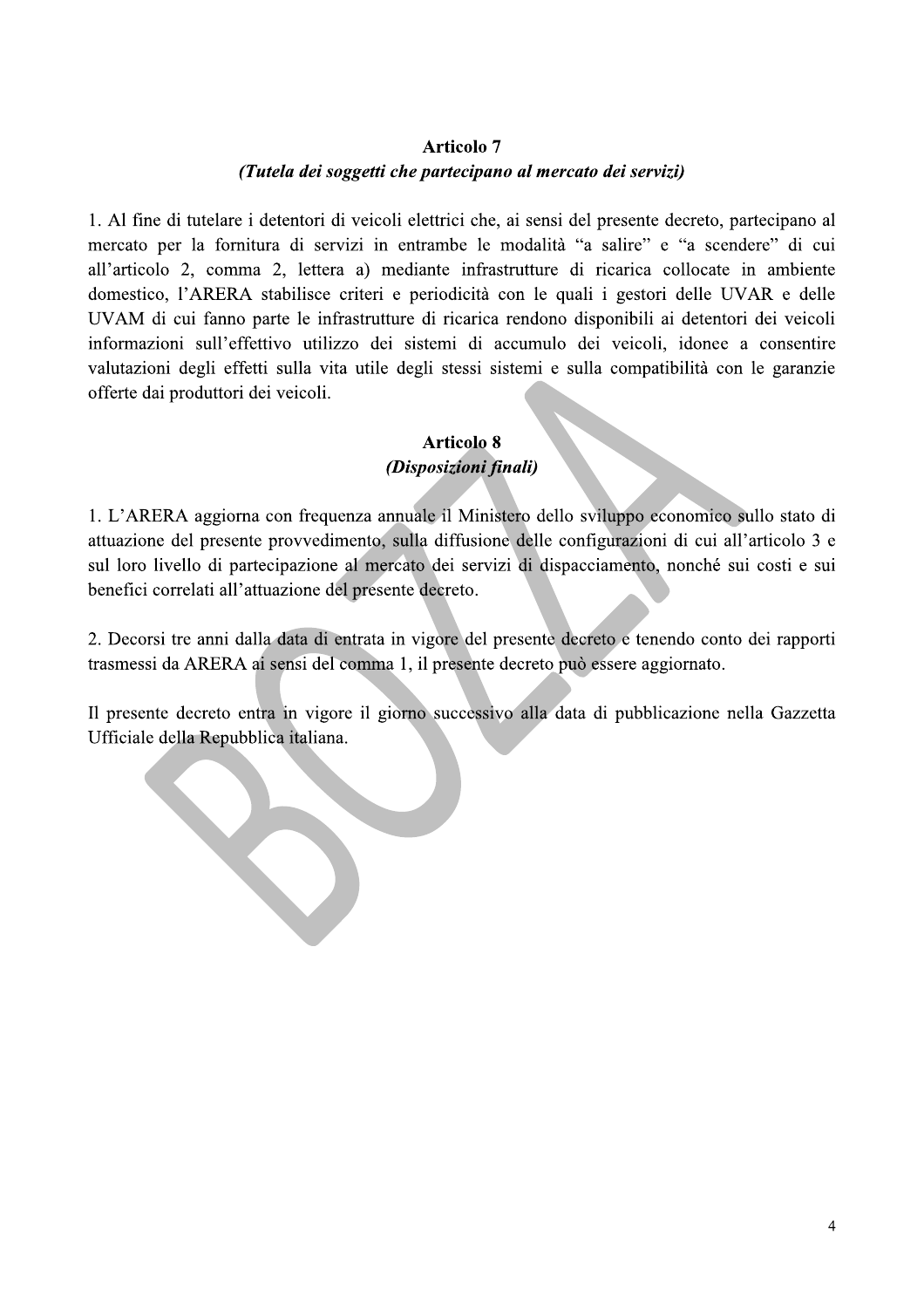#### **RELAZIONE ILLUSTRATIVA**

Schema di decreto del Ministro dello sviluppo economico recante: "criteri e modalità per favorire la diffusione della tecnologia di integrazione tra i veicoli elettrici e la rete elettrica, in attuazione dell'articolo 1, comma 11, della legge 27 dicembre 2017, n. 205"

### 1. Quadro generale

L'articolo 1, comma 11, della legge 27 dicembre 2017, n. 205 (legge di bilancio 2018), ha stabilito che con decreto del Ministro dello sviluppo economico, sentita l'Autorità per l'energia elettrica il gas ed il sistema idrico (ridenominata Autorità di Regolazione per Energia Reti e Ambiente l'Autorità di Regolazione per Energia Reti e Ambiente; di seguito: ARERA), siano individuati criteri e modalità volti a favorire la diffusione della tecnologia di integrazione tra i veicoli e la rete elettrica, denominata vehicle to grid, anche prevedendo la definizione delle regole per la partecipazione ai mercati elettrici e di specifiche misure di riequilibrio degli oneri di acquisto rispetto ai prezzi di rivendita dell'energia.

Tale previsione si presta da un lato a favorire la diffusione dei veicoli elettrici, dall'altro mira a sviluppare il ruolo che le batterie inserite in tali veicoli possono avere a favore della flessibilità e della sicurezza del sistema elettrico. Infatti, la produzione da fonti rinnovabili, in particolare non programmabili, è in continua crescita e un'ulteriore accelerazione è attesa per assicurare il conseguimento degli obiettivi al 2030 assunti in ambito comunitario, in misura anche superiore a quanto prospettato in fig. 1.



Figura 1: crescita attesa della produzione da fonti rinnovabili al 2030 (TWh) secondo la Strategia Energetica Nazionale

Per tali ragioni, il sistema elettrico avrà sempre maggiori esigenze di risorse in grado di fornire servizi di regolazione e bilanciamento. In questo quadro, svolgeranno un ruolo sempre crescente gli accumuli, ivi inclusi quelli installati sui veicoli elettrici.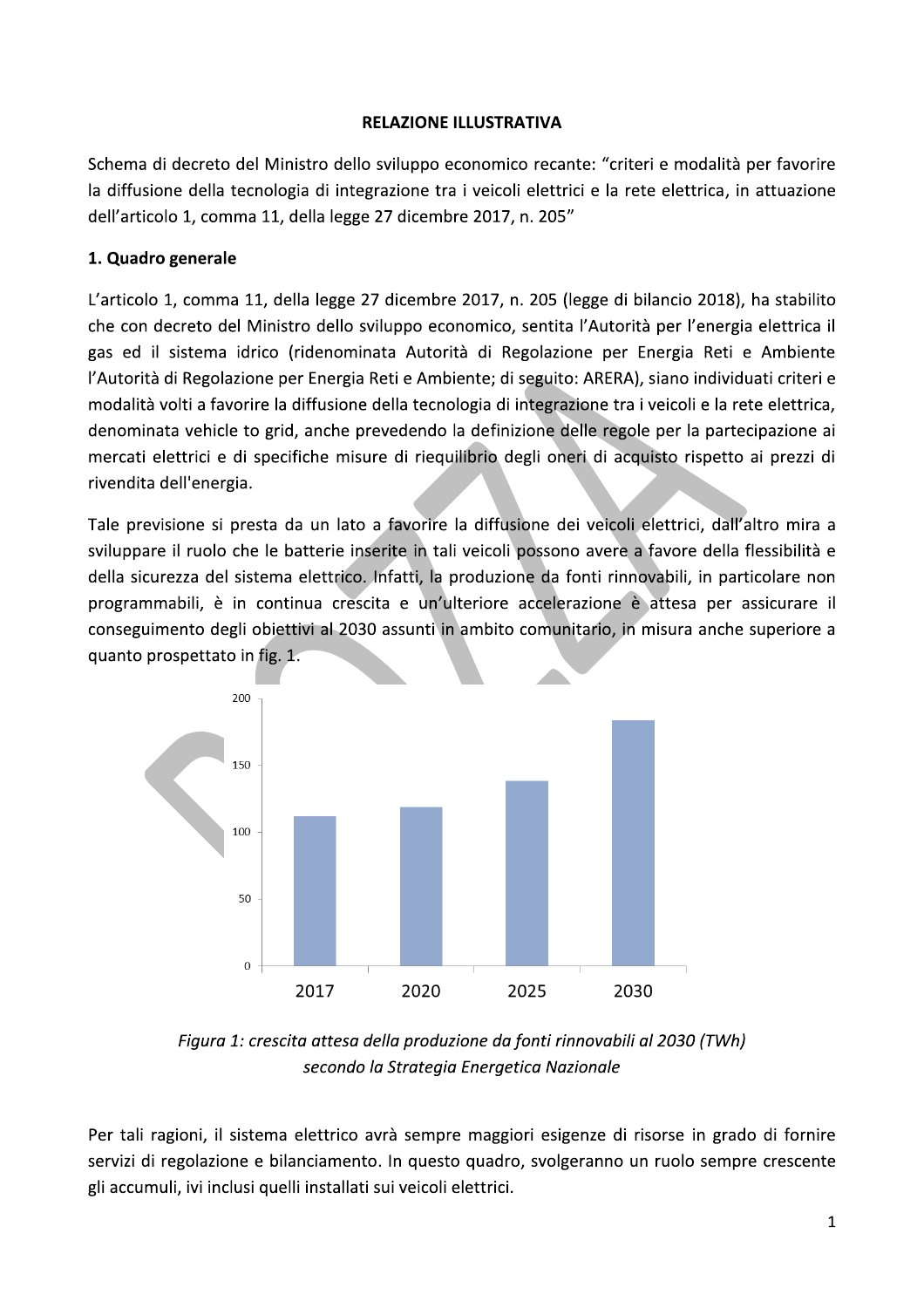Nel vigente assetto del sistema elettrico, l'acquirente dei servizi di regolazione e di bilanciamento è Terna, gestore del sistema di trasmissione e responsabile della sicurezza del sistema elettrico. L'approvvigionamento delle risorse di bilanciamento, riserva e degli altri servizi di sistema, avviene sul così detto mercato dei servizi di dispacciamento.

La fornitura di tali servizi, essenziali per la sicurezza e stabilità del sistema elettrico, è remunerata e può costituire una significativa opportunità economica per lo sviluppo della mobilità elettrica.

Attualmente, la deliberazione dell'ARERA 300/2017/R/eel e successive modifiche e integrazioni, anche ai fini dell'attuazione dell'articolo 11 del decreto legislativo 4 luglio 2014, n. 102, ha provveduto a definire i criteri per consentire alla domanda, alle unità di produzione non già abilitate (quali quelle alimentate da fonti rinnovabili non programmabili, la generazione distribuita) e ai sistemi di accumulo di partecipare al mercato dei servizi di dispacciamento nell'ambito di progetti pilota. Fra l'altro, tale delibera prevede modalità di aggregazione delle unità di produzione e di consumo, secondo perimetri geografici di aggregazione in coerenza con il modello di rete utilizzato dall'algoritmo per la selezione delle offerte accettate sul mercato dei servizi di dispacciamento in modo tale che la movimentazione delle unità non violi i vincoli di rete. Con riferimento alle possibili aggregazioni, la delibera prevede che possono essere costituiti aggregati, denominati UVA (unità virtuali abilitate) nel rispetto di perimetri definiti da Terna e, in particolare:

- unità virtuali abilitate di produzione (UVAP), caratterizzate dalla presenza di sole unità di produzione non rilevanti (siano esse programmabili o non programmabili), inclusi i sistemi di accumulo:
- unità virtuali abilitate di consumo (UVAC), caratterizzate dalla presenza di sole unità di consumo;
- unità virtuali abilitate miste (UVAM), caratterizzate dalla presenza sia di unità di  $\circ$ produzione non rilevanti (siano esse programmabili o non programmabili), inclusi i sistemi di accumulo, sia di unità di consumo;
- unità virtuali abilitate nodali (UVAN), caratterizzate dalla presenza di unità di produzione rilevanti oggetto di abilitazione volontaria e/o non rilevanti (siano esse programmabili o non programmabili), ed eventualmente anche di unità di consumo, sottese allo stesso nodo della rete di trasmissione nazionale.

Le condizioni e le modalità di partecipazione dei veicoli elettrici al mercato dei servizi sono attualmente individuate nella regolamentazione delle UVAM, ovvero, come detto sopra, unità caratterizzate dalla presenza di unità di produzione non rilevanti (programmabili o non programmabili), unità di consumo, sistemi di accumulo e anche veicoli elettrici collegati alla rete tramite infrastrutture di ricarica.

Attualmente uno dei progetti sperimentali qualificato da Terna prevede la partecipazione della flotta aziendale di Enel X, oltre che alcuni impianti industriali; le infrastrutture di Enel sono connesse ad una piattaforma di gestione e monitoraggio che consente la gestione aggregata delle risorse e la variazione automatica della potenza assorbita da ciascuna auto elettrica, a seguito dei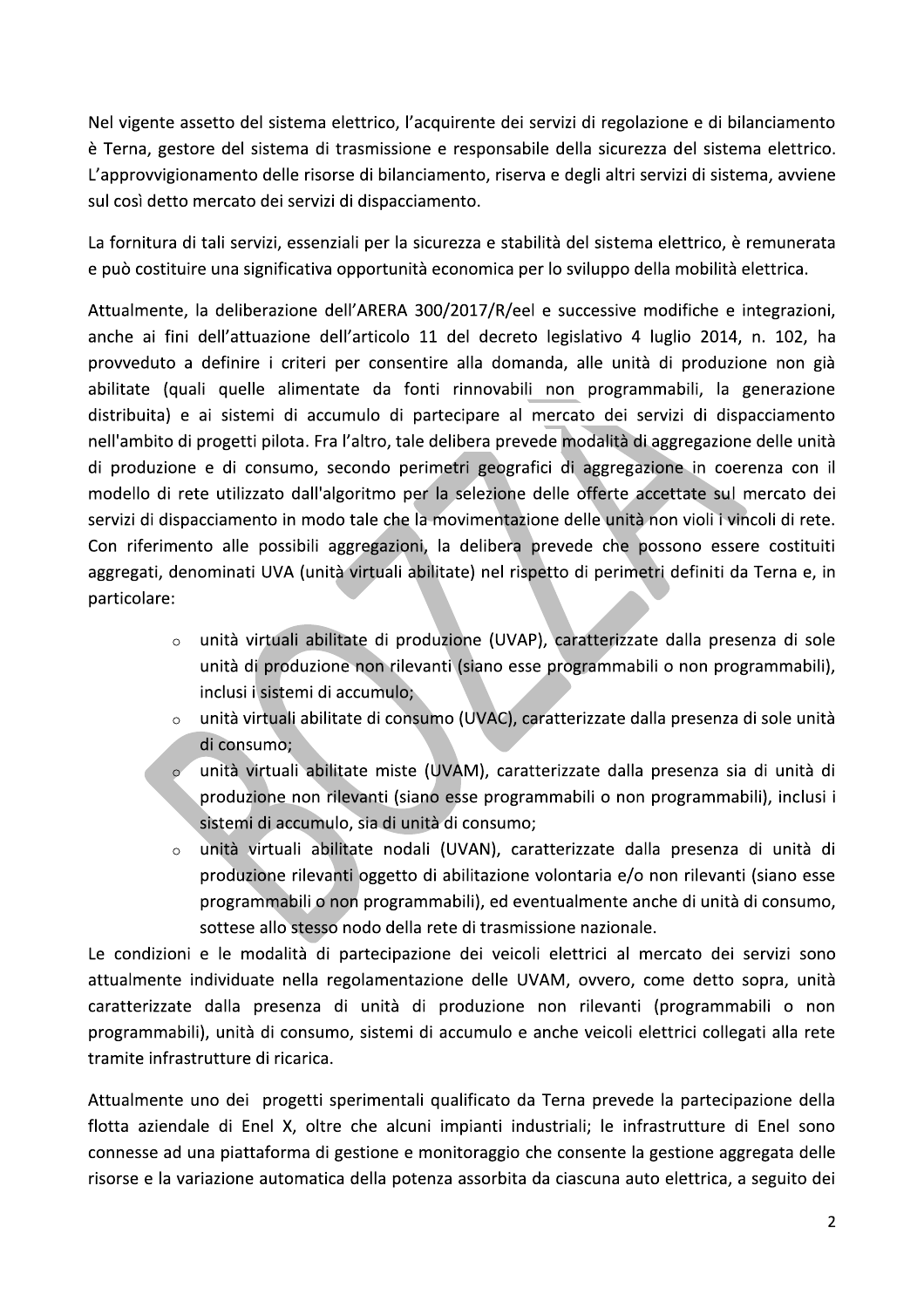segnali provenienti dalla rete. Le infrastrutture di ricarica sono di tipo unidirezionale (V1G) e bidirezionale (V2G).

Per la loro natura composita, le UVAM sono strutturate secondo logiche non necessariamente coincidenti con quelle della mobilità elettrica extra-aziendale, anche considerando le dimensioni minime di potenza modulabile da rendere disponibile. Conseguentemente, le condizioni e i criteri minimi introdotti per la partecipazione al mercato dei servizi per tali unità potrebbero non essere in grado di rispondere a pieno alle possibilità e alle esigenze dei sistemi di accumulo installati sui veicoli elettrici.

Inoltre, la remunerazione in capacità attualmente prevista per le UVAM potrebbe essere migliorata, per promuovere la mobilità elettrica e la relativa partecipazione al mercato dei servizi, come meglio dettagliato nel seguito; questo, anche alla luce del fatto che l'energia prelevata, anche qualora ciò avvenga in risposta alla richiesta di servizi da parte di Terna, verrebbe gravata dal pagamento delle parti variabili degli oneri di sistema e di rete.

Si osserva come si tratti di progetti ancora allo stato di sperimentazione, per cui è abbastanza prematuro oggi trarre delle conclusioni sull'efficacia o meno della regolazione dell'ARERA. Per questo motivo, lo schema di decreto che si presenta consente di introdurre requisiti e condizioni specifiche per la mobilità elettrica, mantenendo tuttavia un coordinamento stretto con la regolazione già effettuata dall'ARERA sulle UVAM, valorizzando in tal senso la funzione di indirizzo attribuita al MiSE dal decreto legislativo 102/2014 proprio nell'ampliamento del mercato dei servizi.

In tale quadro interviene il decreto in esame, recando disposizioni su due aspetti importanti:

a) la definizione di regole "ad hoc" per semplificare e favorire la partecipazione ai mercati dei servizi del dispacciamento delle infrastrutture di ricarica;

b) la definizione di misure tariffarie che consentano di non applicare gli oneri di sistema e di rete, qualora i prelievi di energia elettrica dalla rete di infrastrutture di ricarica rispondano ad ordini per l'erogazione di servizi di dispacciamento.

# 2. Descrizione dell'articolato

L'articolo 1 definisce l'oggetto del decreto, già descritto nel precedente paragrafo.

L'articolo 2 introduce le definizioni necessarie. In particolare, vengono definite le unità virtuali aggregate costituite esclusivamente da punti di connessione che includono infrastrutture di ricarica (denominate UVAR). Tale definizione consente, nell'ambito dell'articolo 3, di individuare per tali unità virtuali condizioni di regolazione che tengano meglio conto delle esigenze e delle specificità della mobilità elettrica.

L'articolo 3 contiene il primo intervento del decreto, ovvero quello di definire regole "ad hoc" nell'ottica di facilitare la partecipazione dei veicoli elettrici al mercato dei servizi. In particolare, il testo interviene sui seguenti aspetti che attualmente regolano le UVAM: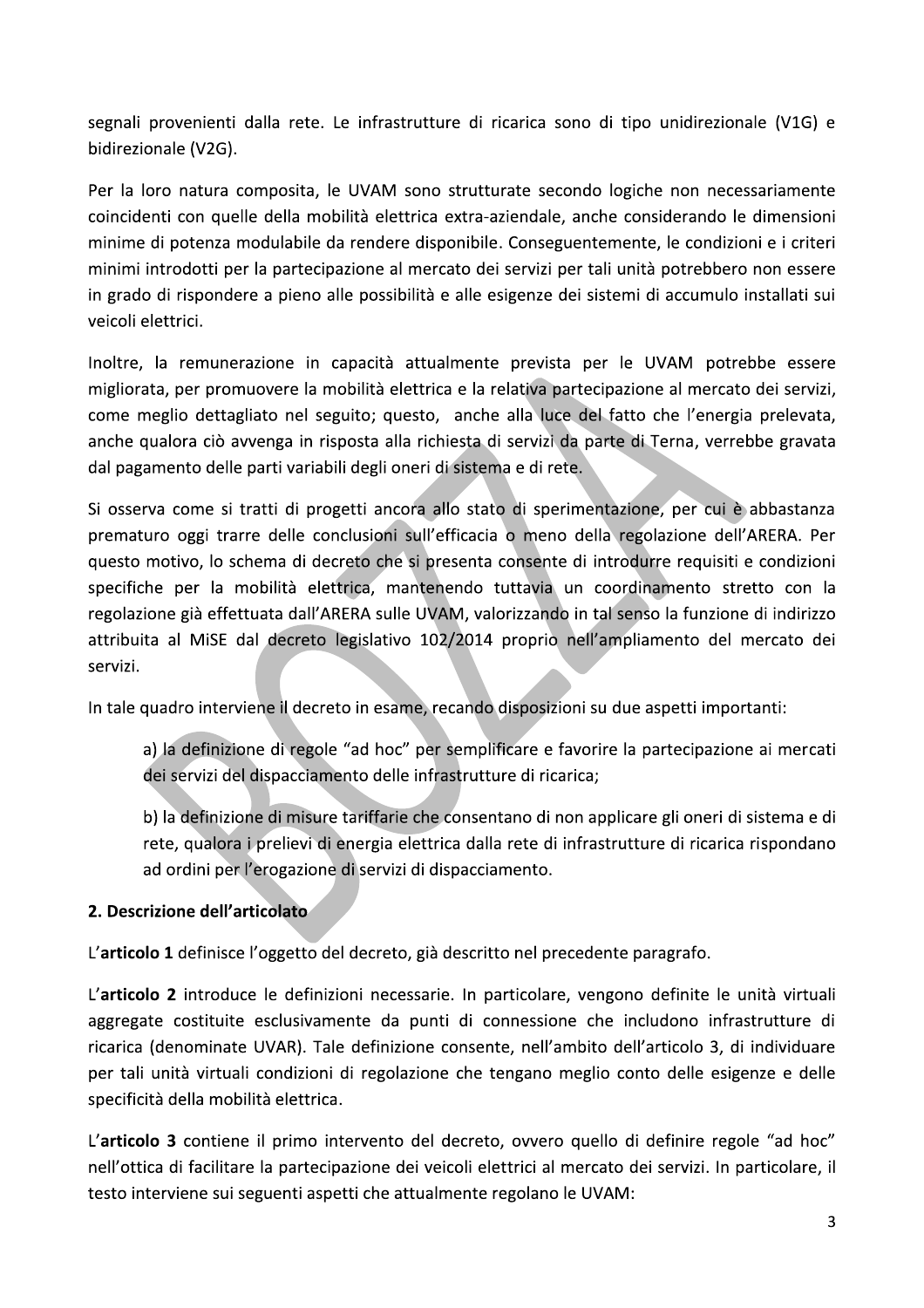- a) la dimensione minima di potenza resa disponibile fissata a 1 MW;
- b) la durata minima della disponibilità pari a 3 ore consecutive;
- c) la difficoltà tecnico-economica di rendere misure orarie per le infrastrutture di ricarica domestiche ovvero di piccole dimensioni e con potenze impegnate inferiori a 55 kW;
- d) la tipologia dei servizi per il dispacciamento offerti che, per le UVAM si limitano alla risoluzione delle congestioni, alla riserva terziaria rotante e di sostituzione al bilanciamento.

A riguardo, con il comma 4 è dato mandato all'ARERA di intervenire sui precedenti punti al fine di:

- a) ridurre la dimensione minima di potenza resa disponibile 0,2 MW;
- b) ridurre e rendere più flessibile la durata minima e le fasce orarie in cui i servizi di dispacciamento sono offerti;
- c) attenuare le difficoltà tecnico-economiche di rendere misure orarie per le infrastrutture di ricarica domestiche ovvero di piccole dimensioni e con potenze impegnate inferiori a 55 kW, questione che fino ad oggi ha costituito una sorta di barriera di costo all'ingresso per tali installazioni;
- d) estendere la tipologia dei servizi per il dispacciamento offerti che, per le UVAM si limitano risoluzione delle congestioni, alla riserva terziaria rotante e di sostituzione e al bilanciamento, includendo anche la riserva primaria rapida, maggiormente in linea con le caratteristiche degli accumuli installati su veicoli elettrici (disponibilità ridotta in termini di volumi di energia da immettere in rete ma risposta estremamente veloce).

Il comma 6 prevede inoltre che l'ARERA adotti ulteriori disposizioni affinché sia progressivamente applicata una parte della nuova regolazione introdotta per le UVAR (comma 3, lettere c), d) ed e)) anche alle infrastrutture di ricarica inserite nelle UVAM.

L'articolo 4 reca disposizioni sulle modalità di trattamento dell'energia scambiata con la rete dai punti di ricarica.

Va a riguardo premesso che l'attuale regolazione prevede che sull'energia prelevata dalle infrastrutture di ricarica siano applicati gli oneri di sistema elettrico e le tariffe di rete anche se tali prelievi sono effettuati in risposta alla richiesta di servizi di dispacciamento.

D'altronde, per i sistemi di pompaggio e gli accumuli stazionari che non condividono il punto di connessione con altre unità di consumo (diverse dai servizi ausiliari) la regolamentazione ARERA (si vedano, rispettivamente, le deliberazioni n.111/06 e n.574/14) e il Codice di rete (articolo 2, paragrafo 2.1, dell'Allegato A60 e paragrafo 4.3.3.5) prevedono che le unità di pompaggio siano classificate, ai fini del mercato, come unità di produzione con potenze minime negative: il contratto di dispacciamento in prelievo ad esse riferito riguarda, quindi, solamente la contabilizzazione dell'energia prelevata per i servizi ausiliari nelle condizioni di fermo impianto.

Pertanto, l'energia prelevata per l'alimentazione delle pompe è vista come immissione negativa con applicazione del prezzo zonale orario e conseguente esenzione dal pagamento degli oneri di sistema elettrico e delle tariffe di rete, nonché dei correlati oneri fiscali (IVA e accise).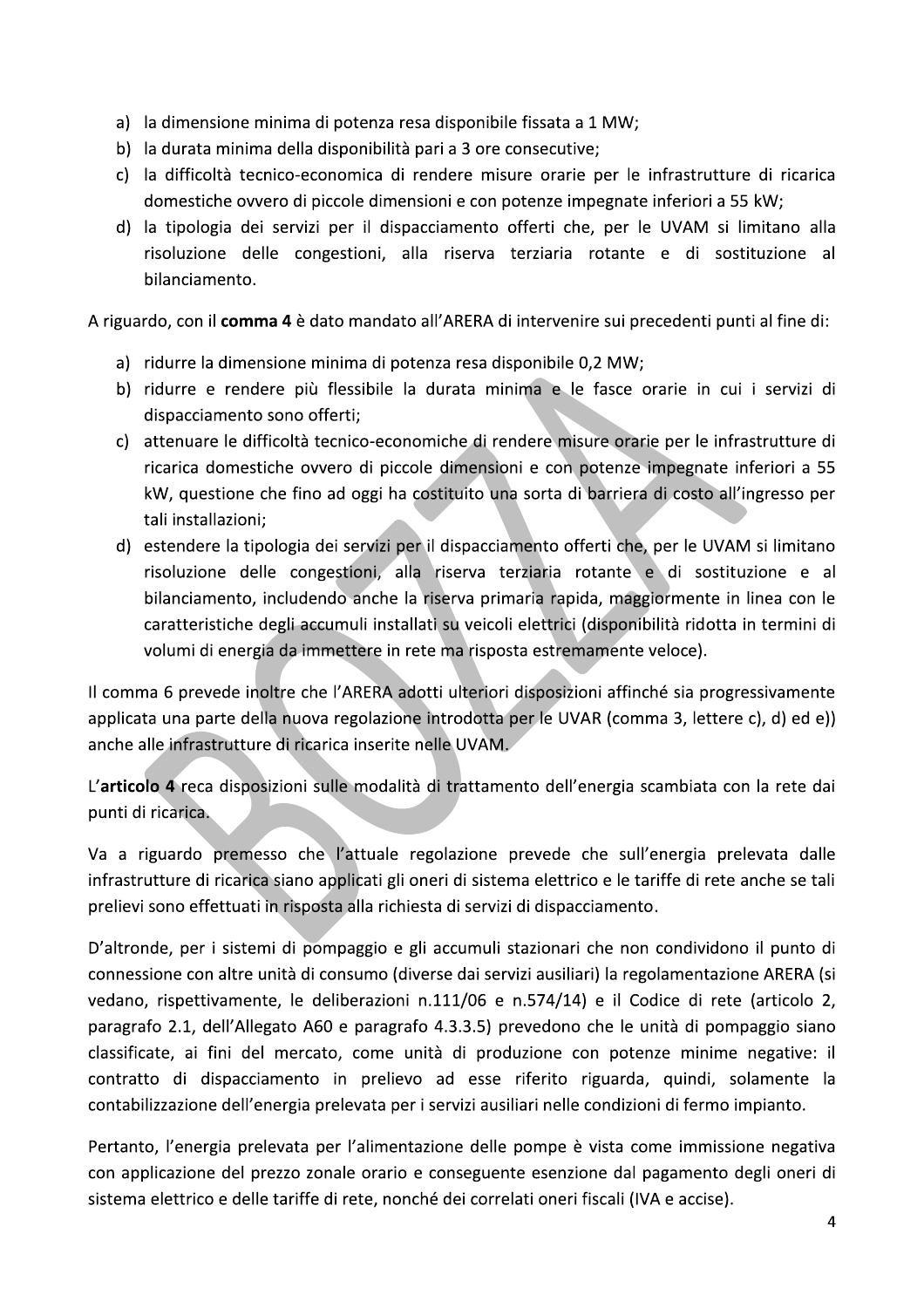Dunque, poiché il decreto in esame ha come obiettivo quello di promuovere l'uso delle batterie installate sui veicoli elettrici per la fornitura di servizi al sistema, in maniera analoga agli accumuli stazionari e ai pompaggi, il comma 1 dispone la non applicazione delle parti variabili degli oneri di sistema elettrico e delle tariffe di rete sui prelievi effettuati dalle infrastrutture di ricarica in risposta alla richiesta di servizi di dispacciamento.

Beneficia di tale trattamento, in particolare, l'energia prelevata ai fini della fornitura dei servizi di dispacciamento, nonché l'energia prima prelevata (per finalità diverse dalla fornitura dei servizi) e successivamente reimmessa per la fornitura dei medesimi servizi.

Il comma 2 reca disposizioni per coniugare la disciplina dello scambio sul posto, applicata agli impianti a fonti rinnovabili e CAR fino a 500 kW e quella oggetto del decreto. Poiché in entrambi i casi è prevista una restituzione degli oneri di sistema e di rete, sono dettate regole per evitare meccanismi di "doppia incentivazione" (lettera a), mantenendo il principio che il contributo in conto scambio è erogato in relazione alla produzione dell'impianto a fonti rinnovabili o cogenerativo ad alto rendimento.

Il comma 3 affida alla stessa ARERA il compito di prevedere la copertura dei costi correlati all'installazione delle infrastrutture di misura necessarie per la partecipazione al mercato dei servizi. Tale rimborso avviene solo nel caso in cui l'infrastruttura dimostri di prestare realmente i servizi di dispacciamento, superando dei livelli minimi individuati da ARERA. Il rimborso avviene dunque esclusivamente nei casi in cui l'infrastruttura di ricarica si vada a configurare nel tempo come una risorsa al servizio del sistema elettrico. E' altresì affidato alla stessa ARERA il compito di dare attuazione a quanto stabilito al comma 1 in materia di non applicazione delle parti variabili degli oneri di sistema elettrico e delle tariffe di rete sui prelievi effettuati dalle infrastrutture di ricarica in risposta alla richiesta di servizi di dispacciamento

L'articolo 5 reca i requisiti per l'accesso ai meccanismi previsti dal decreto. In particolare, vista la funzione delle infrastrutture, è richiesto a Terna di qualificare le infrastrutture di ricarica, verificando anche l'effettiva e corretta installazione e presenza presso il POD dell'infrastruttura di ricarica e dei relativi misuratori.

L'articolo 6 reca disposizioni volte a favorire la diffusione dei veicoli elettrici e dei servizi di dispacciamento da essi erogabili sulle isole minori non interconnesse. Vengono quindi date disposizioni affinché l'ARERA adotti disposizioni specifiche che tengano conto della ridotta dimensione e delle peculiari caratteristiche dei sistemi elettrici isolani.

Con l'articolo 7 si dà mandato ad ARERA di definire criteri e modalità con le quali i gestori di UVA e UVAm di cui fanno parte colonnine di ricarica domestiche forniscono ai detentori di tali colonnine (presumibilmente detentori anche di un veicolo elettrico) informazioni sull'effettivo utilizzo del sistema di accumulo del veicolo elettrico, in modo da consentire valutazioni sugli effetti della partecipazione al mercato dei servizi (in modalità V2G) sulla vita utile delle batterie e sulla compatibilità con le garanzie offerte dai venditori del veicolo. La disposizione riguarda solo il caso V2G perché è l'unico dal quale può derivare un elevato numero di cicli di carica e scarica (come si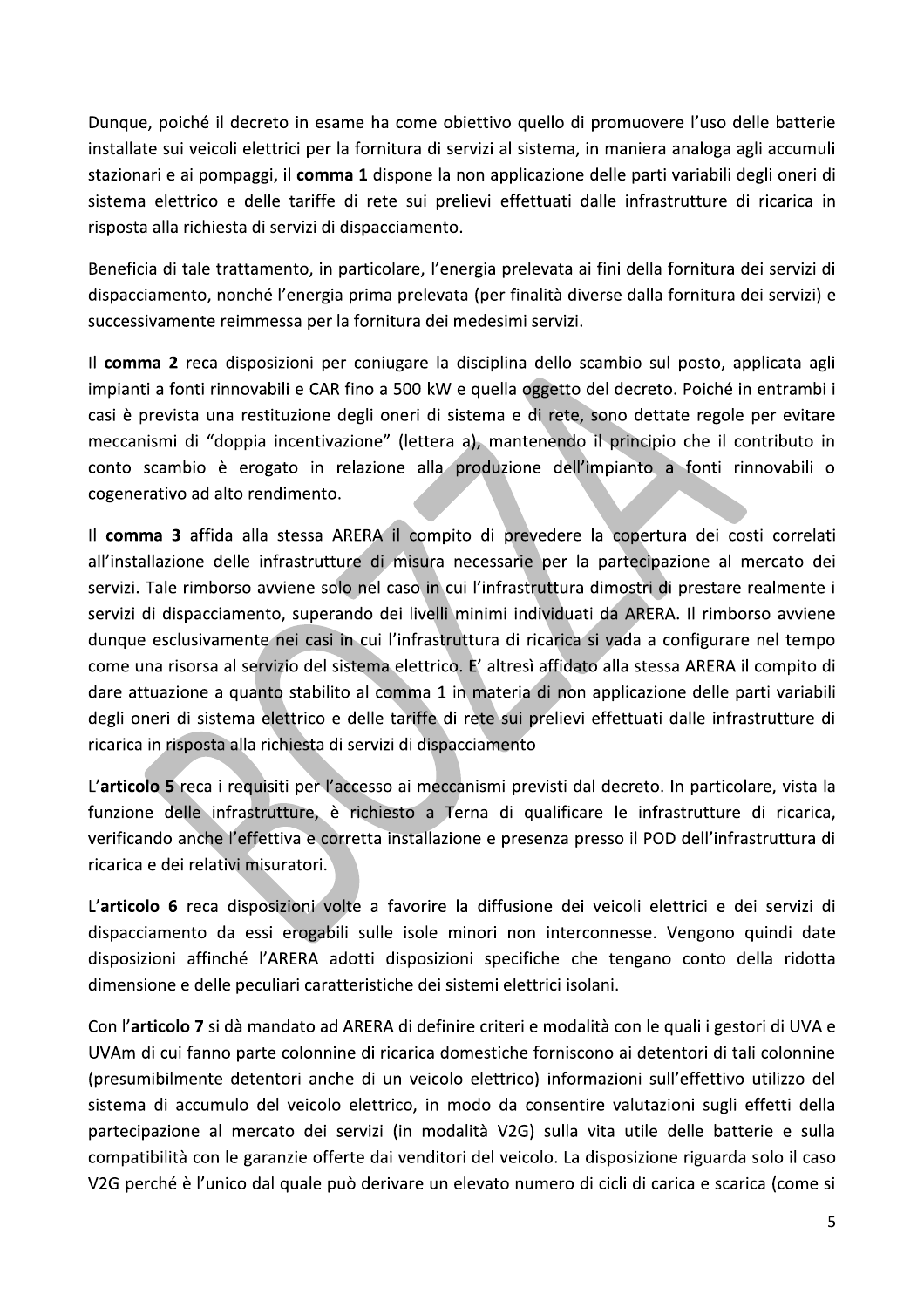vedrà di seguito) ed è limitata ai soli utenti domestici sia perché sono i soggetti più meritevoli di tutela, sia perché si presume che vi sia corrispondenza "una colonnina di ricarica – un veicolo", sia infine perché una infrastruttura non domestica potrebbe partecipare al mercato dei servizi utilizzando più veicoli.

L'articolo 8 prevede che l'ARERA fornisca rapporti di monitoraggio al MISE per verificare lo stato di attuazione del decreto. E' inoltre previsto che, decorsi 3 anni, il decreto possa essere aggiornato anche tenendo conto degli esiti del monitoraggio effettuato.

# 2. Effetti incentivanti sui costi della mobilità elettrica

Per valutare gli effetti attivati dal decreto sui costi della ricarica dei veicoli elettrici, è stata richiesta una simulazione di dettaglio a RSE del comportamento dei veicoli elettrici nell'ambito del mercato dei servizi di dispacciamento.

Sono stati in particolare analizzati due casi ritenuti significativi:

- a) Ricarica domestica: auto di proprietà privata ricaricata da wall box presso l'abitazione del proprietario.
- b) Ricarica aziendale: auto appartenente ad una flotta aziendale, ricaricata al termine dell'orario lavorativo presso una colonnina installata presso l'azienda.

In entrambi i casi viene presa in considerazione la ricarica di lunga durata, in periodo notturno ed è stato supposto che l'installazione delle infrastrutture di ricarica non comporti incrementi di potenza.<sup>1</sup>

Data la diversa natura dei due casi, è stata adottata una differente percorrenza giornaliera: la ricarica media richiesta giornalmente per il caso domestico è stata ipotizzata pari a 7,5 kWh (pari a 42 km di percorrenza al giorno), mentre la ricarica media richiesta per il caso aziendale è stata posta pari a 13 kWh (pari a 72 km di percorrenza al giorno).

La simulazione è stata condotta ipotizzando che i veicoli offrano sul mercato dei servizi, in alcuni casi solo per servizi a scendere, in altri sia per servizi a scendere sia per servizi a salire. Nel caso di regolazione a scendere il veicolo elettrico effettua il servizio rispondendo ad ordini che richiedono di avviare il prelievo o di aumentare il prelievo stesso, con conseguente ricarica della batteria in entrambi i casi.

Similmente, effettuare un servizio a salire significa rispondere ad ordini di riduzione del prelievo, (se in quel momento la batteria sta prelevando dalla rete), fino al suo azzeramento o con

 $1$  Per la ricarica domestica è stato supposto che l'installazione della wall box non abbia richiesto un incremento di potenza disponibile presso l'abitazione (6 kW) e che la potenza massima per la ricarica sia pari a 2kW. Anche in nel caso aziendale si trascura l'incremento di potenza disponibile richiesta dal sito per ospitare la colonnina. Si assume che la potenza massima di ricarica sia di 12 kW.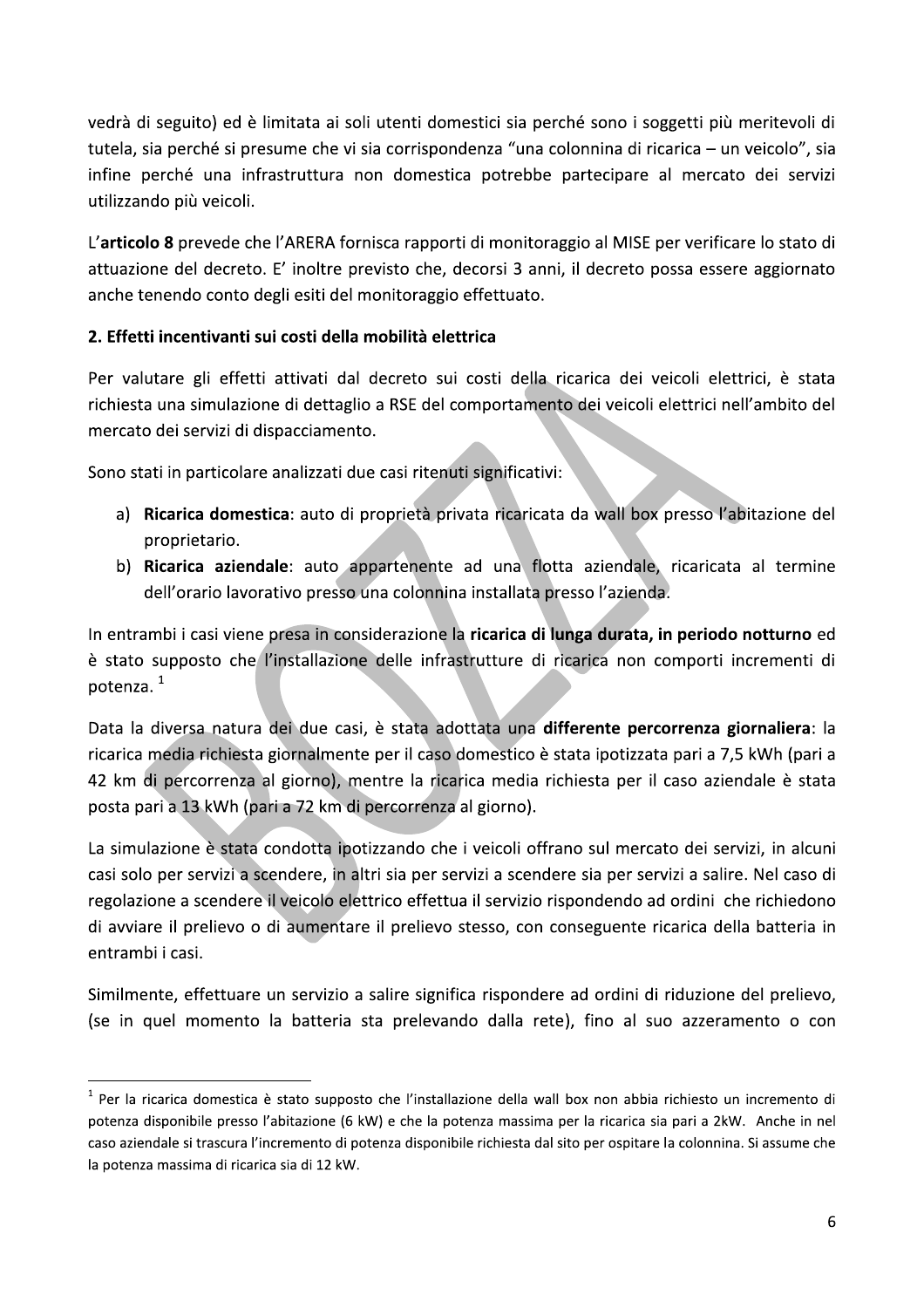eventuale immissione in rete Nel caso la batteria non stia scambiando con la rete il servizio a salire implica una fase di scarica della batteria.

Se l'infrastruttura di ricarica consente alla batteria solo di prelevare dalla rete, si parla di ricarica "V1G", mentre se l'infrastruttura di ricarica è abilitata anche all'immissione di energia in rete, si parla di ricarica "V2G". Nel seguito sono stati simulati esempi sia di ricarica V1G sia di ricarica V2G.

Nella simulazione svolta si è considerato il solo servizio di bilanciamento. Il relativo prezzo di offerta, a salire o a scendere a seconda dei casi, è definito sulla base del valore delle offerte su MSD di periodi precedenti. In particolare, si è assunta la media, ora per ora, dei prezzi storici delle offerte, a salire e a scendere separatamente, accettate lungo il periodo 1/8/2016 - 31/7/2017.

Sono stati ipotizzati diversi step di partecipazione al mercato dei servizi, fino a prevedere uno scenario di partecipazione con un programma di ricarica; la presenza di un tale programma potrebbe essere utile, in particolare, ai fini della partecipazione al mercato dei servizi, da parte delle infrastrutture di ricarica, attraverso la loro inclusione in unità virtuali aggregate come previsto dall'articolo 3 del decreto; in presenza di un tale programma, viene inoltre qui ipotizzata, in prima approssimazione, la stessa remunerazione in potenza delle UVAM.

La simulazione parte dal calcolo del costo di ricarica annuo nel caso cd "benchmark", ovvero la ricarica standard effettuata tramite il normale acquisto di energia sul mercato (Mercato del giorno prima, nel seguito: MGP). Vengono poi valutati gli effetti di riduzione di tale costo per le misure introdotte dal decreto in esame, individuando separatamente gli effetti già sopra descritti:

- a) benefici derivanti dalla semplice abilitazione al mercato dei servizi;
- b) benefici derivanti dalla non applicazione degli oneri di sistema e di rete, qualora i prelievi di energia elettrica dalla rete delle infrastrutture di ricarica rispondano ad ordini per l'erogazione di servizi di dispacciamento.

La simulazione completa e tutte le ipotesi di dettaglio sono disponibili nell'apposito studio elaborato da RSE. Occorre comunque premettere che si tratta evidentemente di una simulazione basata su varie ipotesi semplificative e che può pertanto differire, anche notevolmente, dal comportamento reale del veicolo. Dunque i dati risultanti vanno interpretati come indicazioni di massima.

Vengono qui illustrati due casi significativi di questo studio, per mostrare l'effetto del decreto in esame sui costi della ricarica dei veicoli elettrici.

Il primo caso è quello di ricarica domestica in V1G con programma di ricarica. L'effetto del provvedimento in esame, mostrato in figura 1, è quello di ridurre il costo di ricarica di circa il 37%, passando da 391 €/anno a 245 €/anno. Si nota che, della riduzione complessiva, la maggior parte  $(118 \text{ E})$  è imputabile ad effetti di mercato (vendita dell'energia su MB e proventi da remunerazione sulla potenza per la partecipazione ad un'unità virtuale aggregata), mentre la restante parte (28 €) è legata alle disposizioni, contenute nella proposta di decreto, sulla riduzione degli oneri di sistema e di rete in risposta ad ordini di dispacciamento.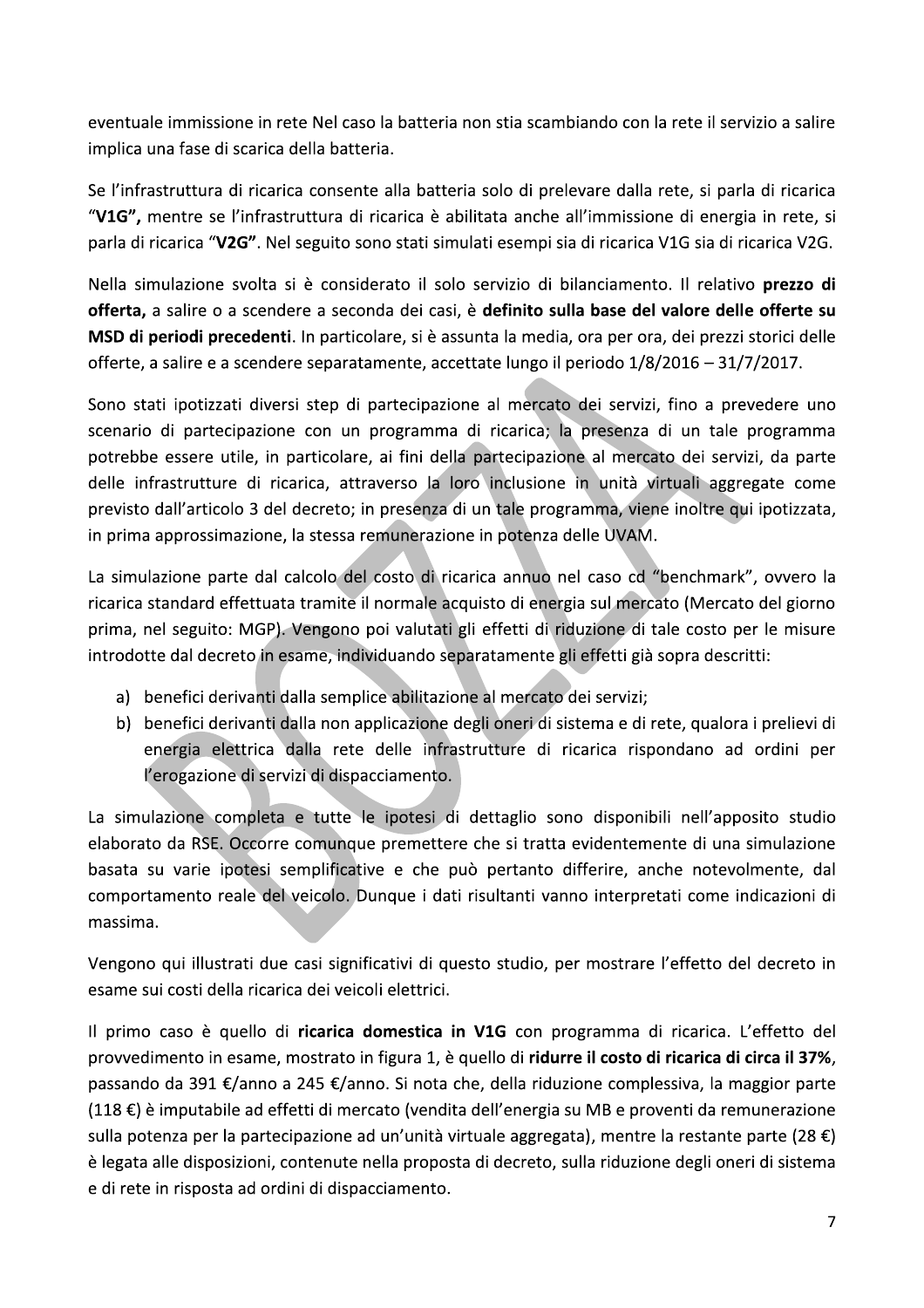

Figura 1: analisi della variazione del costo di ricarica annuo in V1G domestico - [ $\epsilon$ /anno]

Per il caso di ricarica aziendale vengono invece mostrati sia il caso di ricarica in V1G che in V2G: si tratta, infatti, di realtà per le quali sono già disponibili tecnologie commerciali che consentono sia il flusso in immissione che quello in prelievo.

Analizzando nel dettaglio i due casi V1G e V2G aziendale possono essere svolte alcune considerazioni.

Nel caso di V1G aziendale con programma di ricarica, mostrato in figura 2, le considerazioni sono le stesse svolte per il V1G domestico, con la differenza di un maggiore effetto incentivante sulla riduzione degli oneri, essenzialmente a causa dei maggiori scambi di energia rispetto ai caso dei clienti domestici già analizzati. Nel caso aziendale, inoltre, la maggior disponibilità di banda di potenza consente all'infrastruttura di operare con maggior intensità sul mercato dei servizi riducendo i costi della ricarica fino ad oltre il 60% (circa 65%).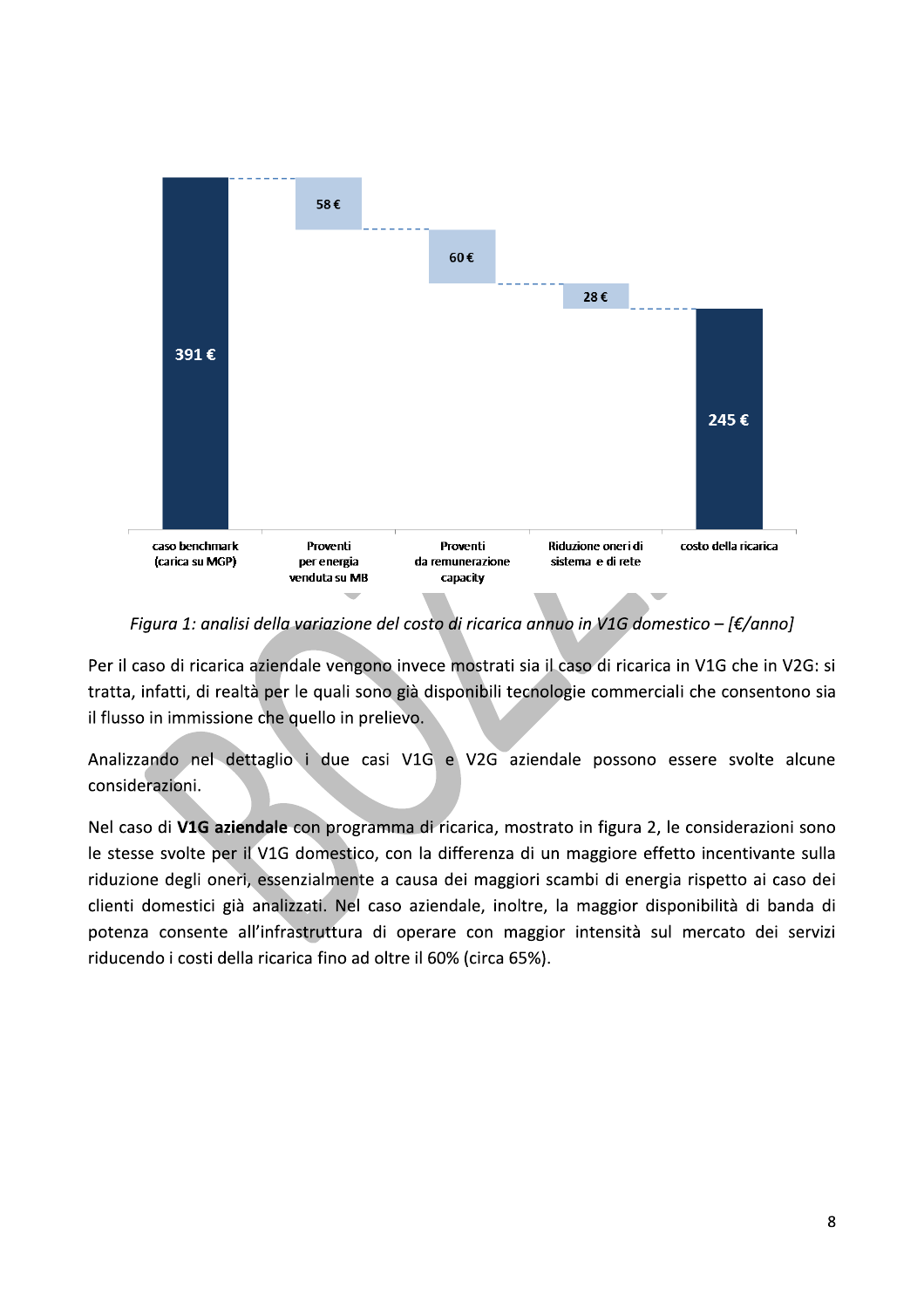

Figura 2: analisi della variazione del costo di ricarica annuo in V1G aziendale -  $\epsilon$ /anno

Nel caso di V2G aziendale con programma di ricarica le considerazioni da svolgere sono più complesse (si veda la figura 3, per la quale si è adottata una struttura diversa rispetto alla figura 1 e alla figura 2).

Va premesso ed evidenziato che l'effetto dell'abilitazione anche in immissione porta l'algoritmo che simula il comportamento del veicolo elettrico a farlo operare movimentando ancora più energia, sia in immissione sia in prelievo, rispetto al caso V1G aziendale già discusso, al fine di aumentare i profitti dal mercato dei servizi.

Dalle simulazioni emerge che, sulla base di tale logica, le movimentazioni di energia annua sono ben maggiori delle necessità di ricarica, aumentando fino a 7 volte rispetto al caso benchmark: a fronte di una necessità di ricarica di circa 3 MWh annui, si riscontrano movimentazioni complessive superiori a 20 MWh in immissione e in prelievo.

Quello che si osserva (figura 3) è che:

- a) l'aumento dei volumi movimentati comporta il pagamento di IVA e accise maggiori rispetto al caso benchmark, nonché di maggiori versamenti in termini di oneri di sistema e di rete (saldo netto fra versato e restituito a seguito del meccanismo introdotto dal decreto);
- b) i proventi su MB e la remunerazione aggiuntiva in potenza (capacity) compensano i predetti maggiori costi, riducendo nel complesso il costo di ricarica.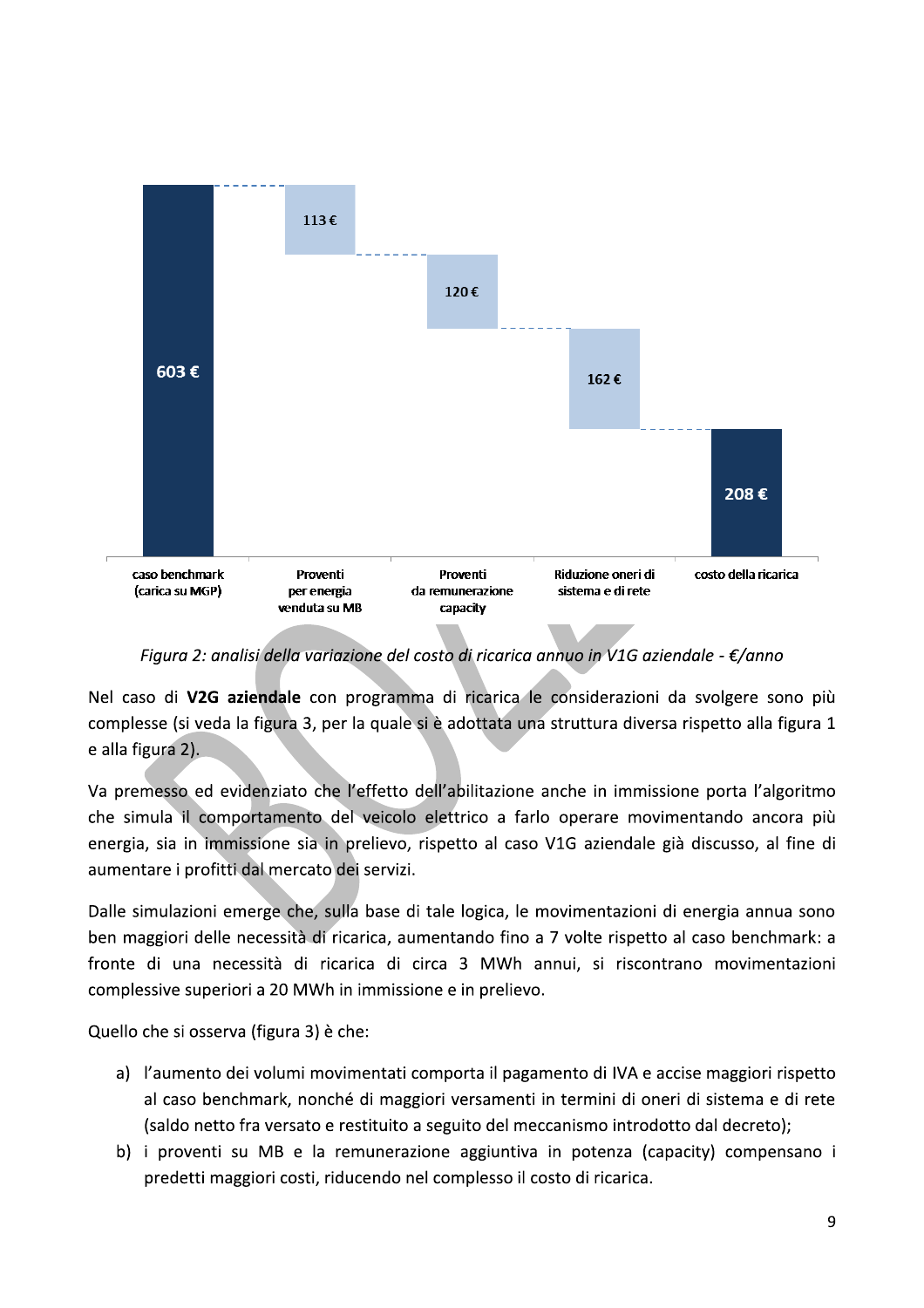Ne consegue che la riduzione dei costi di ricarica nel caso V2G sarebbe integralmente imputabile ai proventi derivanti dalla partecipazione al mercato.



Figura 3: analisi della variazione del costo di ricarica annuo in V2G aziendale - €/anno

Va ribadito che il risultato esposto va considerato come un potenziale teorico raggiungibile in caso il veicolo riuscisse a raggiungere un'intensa partecipazione al mercato dei servizi. Nella pratica, influiranno alcuni fattori non considerati nelle simulazioni quali, ad esempio, la necessità di limitare la ciclazione delle batteria in determinati range di carica per non comprometterne la durata e non incorrere in eventuali problemi sulla garanzia associata; si tratta di parametro ancora in studio anche da parte delle stesse case automobilistiche.

# 2.1 Ulteriore caso di studio

È stato simulato anche il caso della fornitura di soli servizi V1G da parte di autobus elettrici, in ricarica presso il deposito.

Si analizza, analogamente a quanto svolto nei casi precedenti, la ricarica di lunga durata, in periodo notturno (dalle 23.00 alle 5.00), per un singolo autobus.

Si assume che la potenza massima di ricarica sia di 100 kW, che la batteria del veicolo abbia una capacità di 240 kWh ed efficienza di round trip dell'85% e che la ricarica media richiesta giornalmente sia pari a 216 kWh, corrispondente a una ricarica annua di circa 59 MWh.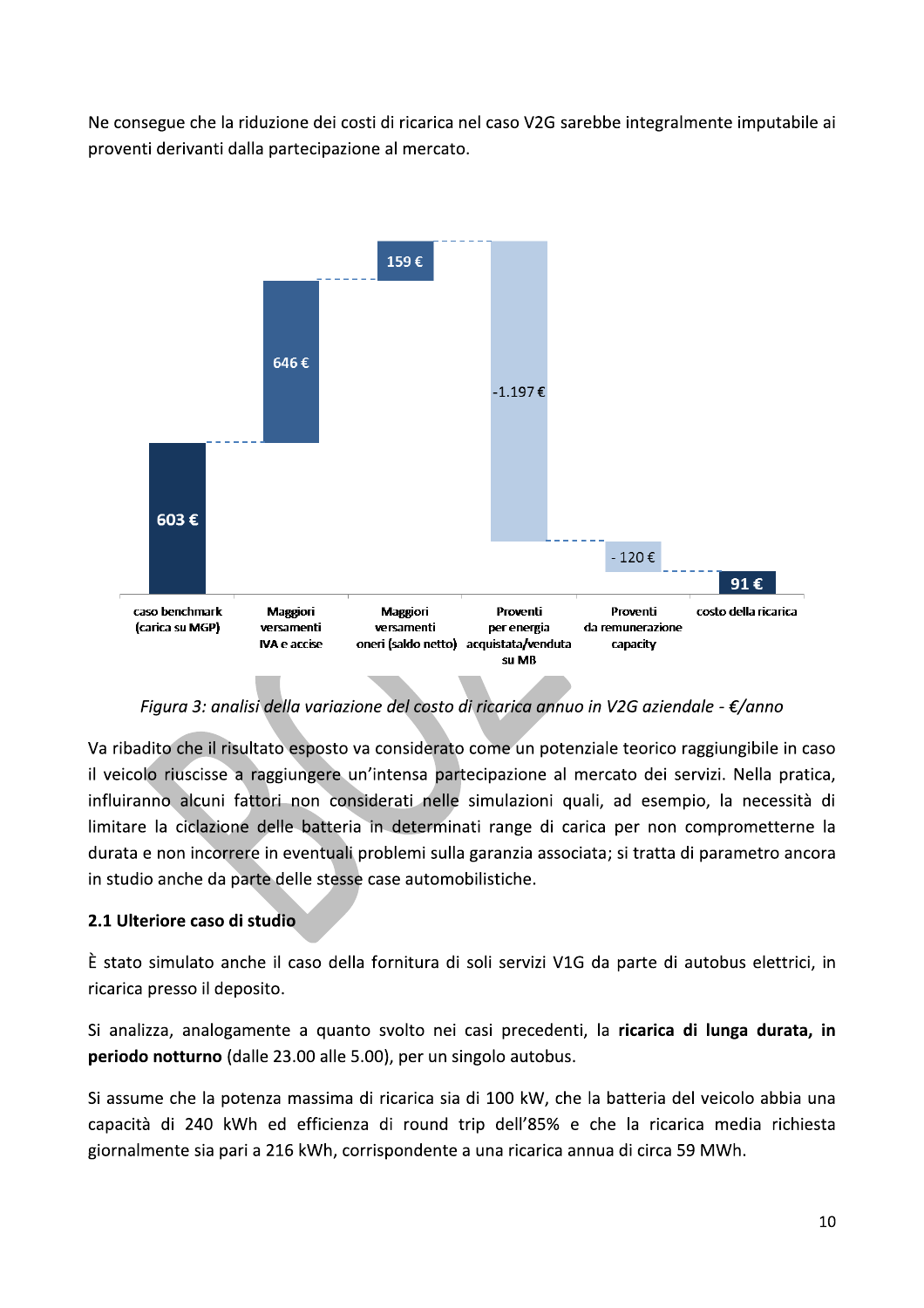Per contro si assume anche che la cd ricarica "benchmark"<sup>2</sup> avvenga con un impegno di potenza di 50 kW. Pertanto, nelle valutazioni economiche degli effetti, sulla bolletta, dello svolgimento del servizio, si considerano, oltre che

- a) i benefici derivanti dalla semplice abilitazione al mercato dei servizi;
- b) i benefici derivanti dalla non applicazione degli oneri di sistema e di rete, qualora i prelievi di energia elettrica dalla rete delle infrastrutture di ricarica rispondano ad ordini per l'erogazione di servizi di dispacciamento;

anche

c) i costi legati all'incremento, da 50 kW a 100 kW, della potenza prelevata dall'infrastruttura di ricarica.

I risultati sono mostrati in figura 4. Il costo di ricarica (barre blu scuro), sia nel caso benchmark (barra blu scuro a sinistra) sia in quello con V1G (barra blu scuro a destra), è comprensivo dei costi variabili e di quelli fissi. Le variazioni rispetto alla ricarica benchmark riguardano sia i costi variabili (prime due fasce azzurre a sinistra) sia i costi fissi (fascia azzurra a destra).



Figura 4: analisi della variazione del costo di ricarica annuo in V1G autobus – [ $\epsilon$ /anno].

La figura mette in luce che lo sconto degli oneri conseguente alla partecipazione alla regolazione a scendere comporterebbe un risparmio di 4.285 € in un anno sulla parte variabile.

Passando da una potenza di ricarica pari a 50 kW ad una di 100 kW, tuttavia, i costi fissi relativi all'impegno di potenza per la ricarica aumentano di circa 2615 €/anno. Pertanto, si evidenzia un risparmio netto in bolletta pari a 4.285 €/anno – 2.615 €/anno = 1.671 €/anno.

<sup>&</sup>lt;sup>2</sup> Si intende la potenza di ricarica che garantisce comunque la ricarica del mezzo a fine periodo in assenza di partecipazione al mercato di bilanciamento a scendere.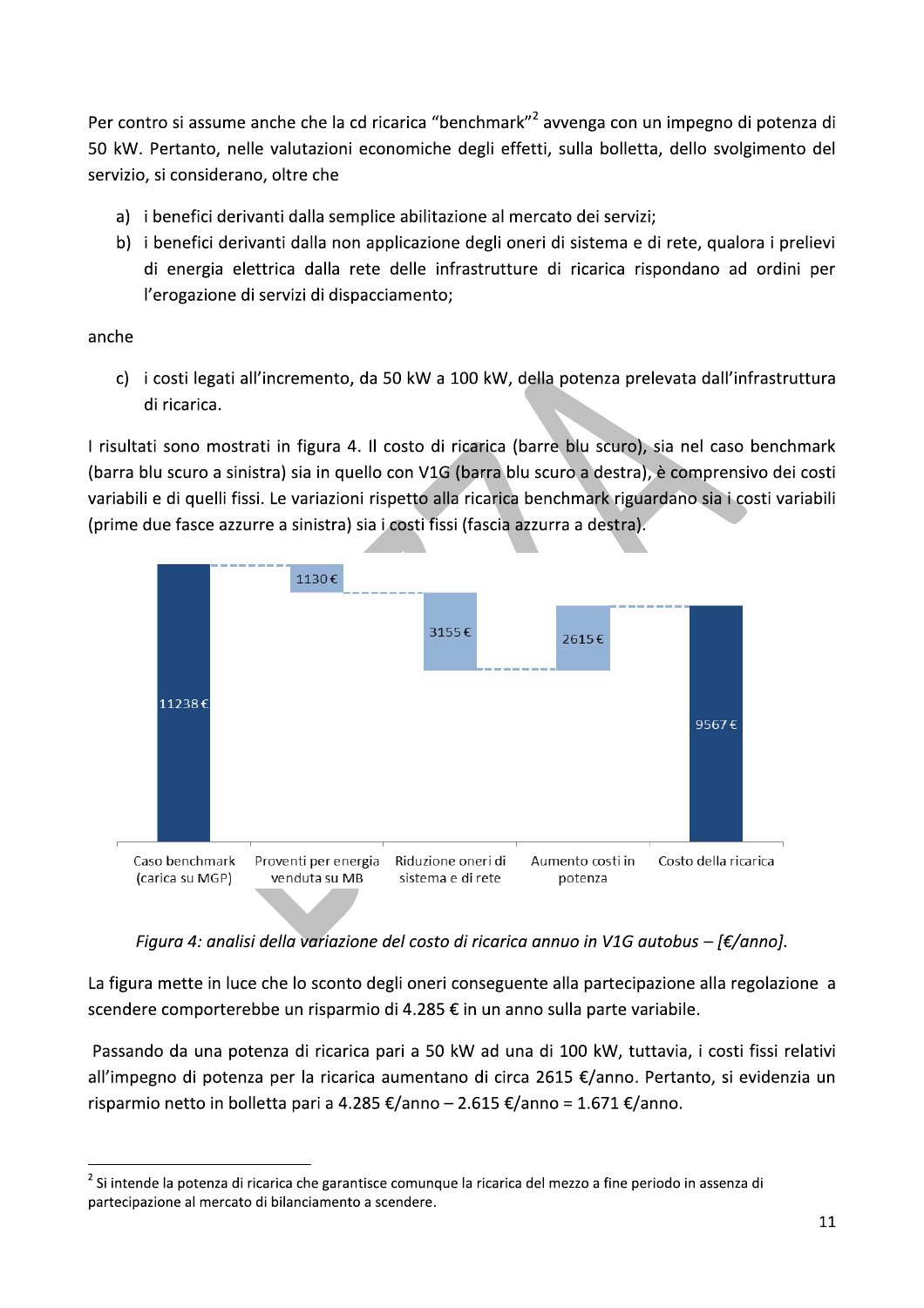Si noti che, se si mantenesse la potenza di ricarica a 50 kW, non si avrebbe alcun aumento dei costi fissi e si avrebbe ancora il risparmio sulla parte variabile, ma tale risparmio sarebbe di soli 1225 € in un anno (contro i 1.671 €/anno).

Se si considerano, ad esempio, un deposito con 150 autobus dello stesso tipo di quello analizzato, il risparmio complessivo con l'aumento della potenza di ricarica a 100 kW sarebbe di circa 250 k€/anno.

# 3. Stima degli oneri a carico delle tariffe dell'energia elettrica

Per valutare l'impatto sui consumatori di energia elettrica sono state prese in considerazione le valutazioni economiche già descritte nel paragrafo precedente. Vale, a riguardo, quanto già detto: del beneficio complessivo ottenuto in termini di riduzione dei costi di ricarica resta a carico dei consumatori elettrici la quota parte di riduzione nel pagamento degli oneri generali di sistema e di rete, essenzialmente attribuibile alle configurazioni V1G domestica e aziendale.

E' stata considerata la diffusione dei veicoli elettrici ipotizzati nell'ultimo e provvisorio scenario disponibile, sviluppato per la bozza di Piano Energia e Clima, che vede un parco circolante elettrico al 2030 di circa 5,8ML di veicoli (di cui 800.000 elettrici e il restante ibridi PHEV).

E' stato ipotizzato un tasso crescente di partecipazione del parco elettrico circolante al mercato dei servizi e, altrettanto, un tasso crescente dell'utilizzo della tecnologia V2G. Per le ragioni sovraesposte (il costo del V2G è ripagato dal mercato dei servizi) questo doppio effetto tende ad attenuare l'impatto nel tempo.

| N° veicoli              | 2015  | 2017   | 2020    | 2025      | ا HGP 29 2030 ا |
|-------------------------|-------|--------|---------|-----------|-----------------|
| Auto elettriche \       | 4.600 | 8.000  | 80.000  | 310.000   | 800.000         |
| <b>Auto ibride PHEV</b> | 2.000 | 6.000  | 306.000 | 1.900.000 | 5.000.000       |
| <b>Totale</b>           | 6.600 | 14.000 | 386.000 | 2.210.000 | 5.800.000       |

Il dettaglio delle ipotesi assunte è riportato nella scheda nella seguente tabella 5.

| N° veicoli elettrici equivalenti (*)                         |     |         |         |           |  |  |  |  |
|--------------------------------------------------------------|-----|---------|---------|-----------|--|--|--|--|
|                                                              |     | 110.600 | 500.000 | 1.300.000 |  |  |  |  |
| (*) un auto ibrida vale, rispetto a una full<br>elettrica il | 10% |         |         |           |  |  |  |  |
|                                                              |     |         |         |           |  |  |  |  |
| <b>IPOTESI DI DISTRIBUZIONE</b>                              |     |         |         |           |  |  |  |  |
| % che accede al mercato dei servizi                          |     | 30%     | 50%     | 90%       |  |  |  |  |
| di cui:                                                      |     |         |         |           |  |  |  |  |
| V1G                                                          |     | 80%     | 50%     | 20%       |  |  |  |  |
| V2G                                                          |     | 20%     | 50%     | 80%       |  |  |  |  |
|                                                              |     |         |         |           |  |  |  |  |
| %V1G aziendale                                               |     | 20%     | 20%     | 20%       |  |  |  |  |
|                                                              |     |         |         |           |  |  |  |  |
| <b>NR. VEICOLI</b>                                           |     |         |         |           |  |  |  |  |
| veicoli V1G domestici                                        |     | 21.235  | 100.000 | 187.200   |  |  |  |  |
| veicoli V1G aziendali                                        |     | 5.309   | 25.000  | 46.800    |  |  |  |  |
| veicoli V2G                                                  |     | 6.636   | 125.000 | 936.000   |  |  |  |  |